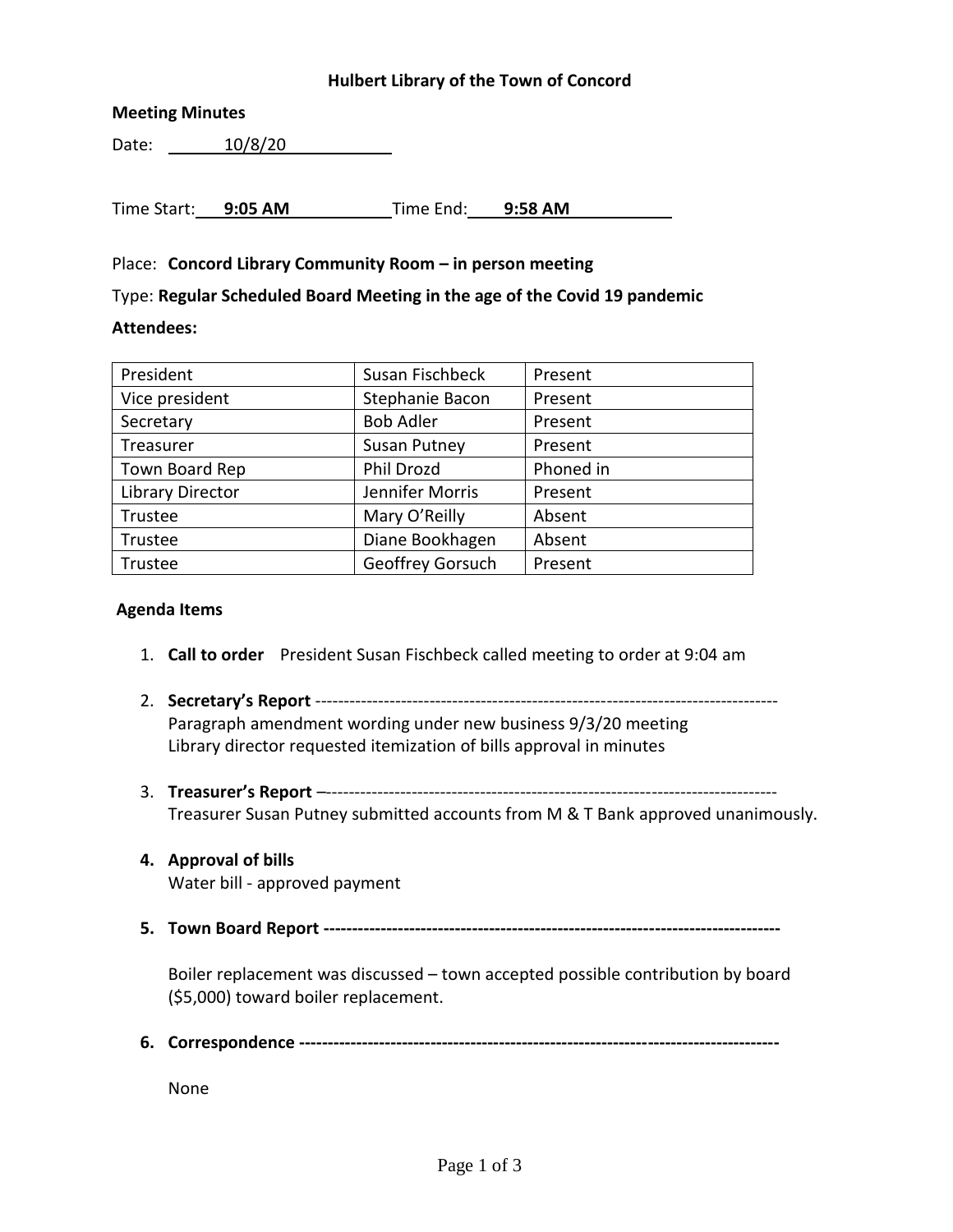## **7. Library Director's Report**

- Director's Report attached
- Authorization to spend up to \$700 on supplies for display items and book cart. Motion Stephanie, Sue Putney second, passed unanimously.

# **8. Old Business**

Whistleblower policy as written Stephanie, Sue approved unanimously. Board member recruitment continues. Jennifer continues to explore unserved areas for geographic – NYS ORPS library information.

# **9. New Business**

None

- 10. Next meeting date and time: November 12, 2020 at 9 am
- 11. Adjournment Meeting was adjourned at 9:58 .am